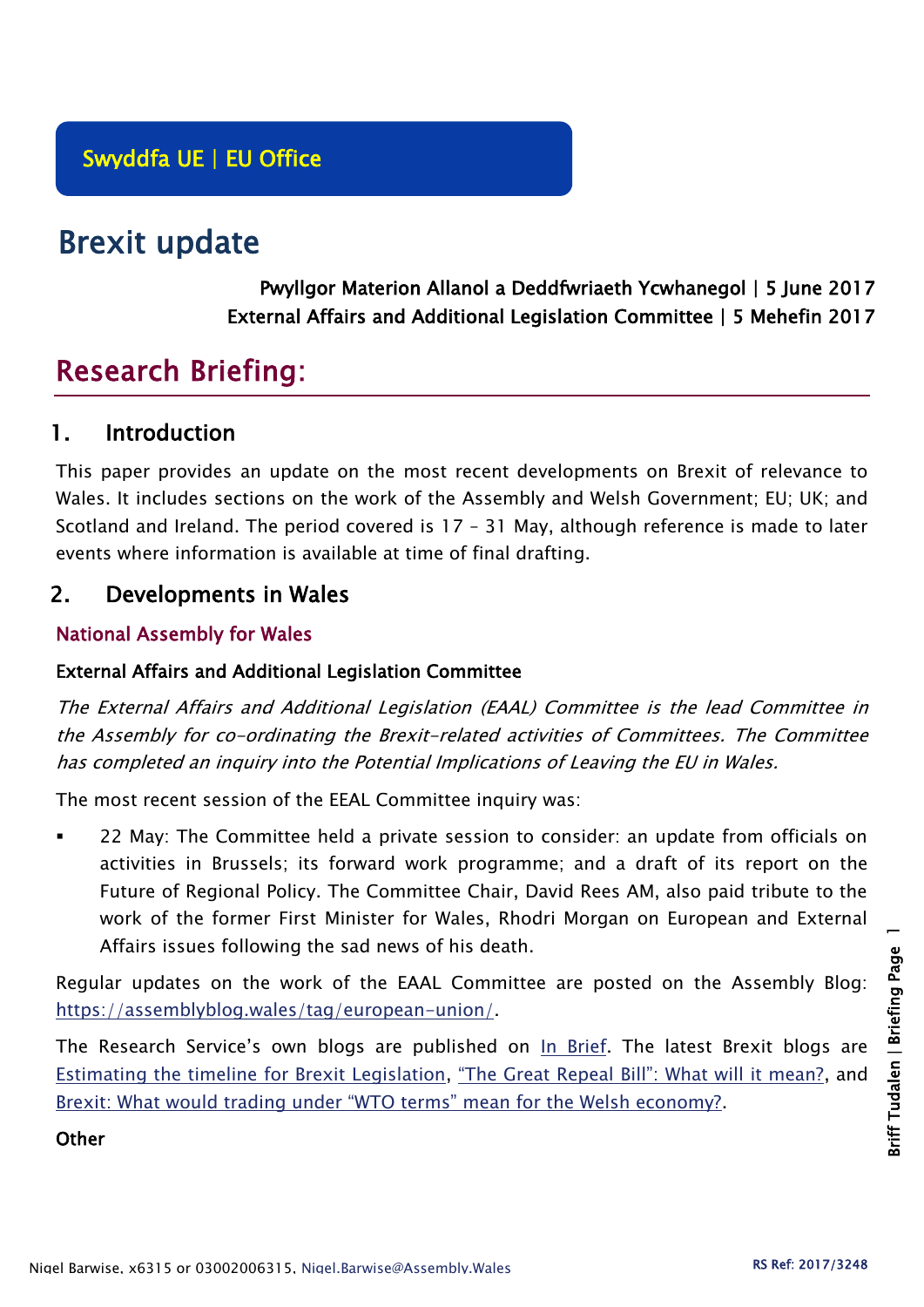The Climate Change, Environment and Rural Affairs Committee is drafting its report on an inquiry into [Marine Protected Areas in Wales,](http://senedd.assembly.wales/mgIssueHistoryHome.aspx?IId=16663) and has published its report into the *Future of* [Agricultural and Rural Development Policies in Wales.](http://senedd.assembly.wales/mgIssueHistoryHome.aspx?IId=15876)

The Equality, Local Government and Communities Committee is carrying out an inquiry: [What](http://senedd.assembly.wales/mgConsultationDisplay.aspx?id=244&RPID=1008299204&cp=yes)  [will human rights in Wales look like after Brexit?](http://senedd.assembly.wales/mgConsultationDisplay.aspx?id=244&RPID=1008299204&cp=yes)

'The implications of Brexit for the medical workforce' is explicitly included in the terms of reference for the Health, Social Care and Sport Committee's current inquiry on [medical](http://senedd.assembly.wales/mgIssueHistoryHome.aspx?IId=16122)  [recruitment.](http://senedd.assembly.wales/mgIssueHistoryHome.aspx?IId=16122)

#### News

18 May: [Welsh Laverbread achieves protected status.](http://gov.wales/newsroom/environmentandcountryside/2017/170517-welsh-laverbread-achieves-protected-status/?lang=en)

22 May: [FUW outlines agricultural priorities to General Election candidates.](http://fuw.org.uk/fuw-outlines-agricultural-priorities-to-general-election-candidates/)

25 May: [Finance Secretary Mark Drakeford AM welcomed Mike Russell MSP to Wales for Brexit](http://gov.wales/newsroom/finance1/2017/59094463/?lang=en)  [discussions.](http://gov.wales/newsroom/finance1/2017/59094463/?lang=en)

30 May: [Free trade must be maintained in Brexit](https://www.nfu-cymru.org.uk/news/latest-news/free-trade-must-be-maintained-in-brexit/) (NFU)

## 3. EU developments

#### European Council

17 May: President Tusk at the European Parliament on Brexit: ["Time is of the essence here,](http://www.consilium.europa.eu/en/press/press-releases/2017/05/17-tusk-report-european-parliament/)  [and much is at stake"](http://www.consilium.europa.eu/en/press/press-releases/2017/05/17-tusk-report-european-parliament/).

22 May: [Council \(Art 50\) authorises the start of Brexit talks](http://www.consilium.europa.eu/en/press/press-releases/2017/05/22-brexit-negotiating-directives/) and adopts [negotiating](http://www.consilium.europa.eu/en/meetings/gac/2017/05/Directives-for-the-negotiation-xt21016-ad01re02_en17_pdf/)  [directives.](http://www.consilium.europa.eu/en/meetings/gac/2017/05/Directives-for-the-negotiation-xt21016-ad01re02_en17_pdf/)

25 May: [EU and US leaders met in Brussels.](http://www.consilium.europa.eu/en/european-council/president/news/20170524-eu-us-trump-tusk-results/)

27 May: [G7 Taormina Leaders' Communiqué](http://www.consilium.europa.eu/en/WorkArea/DownloadAsset.aspx?id=47244659985).

29 May: [EU-US insurance agreement: Council agrees to signing.](http://www.consilium.europa.eu/en/press/press-releases/2017/05/29-compet-eu-us-insurance-agreement/)

29 May: [Conclusions on a future EU industrial policy strategy.](http://www.consilium.europa.eu/en/press/press-releases/2017/05/29-compet-conclusions-future-industrial-policy-strategy/)

29 May: Remarks by President Donald Tusk at the panel discussion called "European [\(Dis\)Union?"](http://www.consilium.europa.eu/en/press/press-releases/2017/05/29-remarks-tusk-globasec-forum-bratislava/) during the Globsec forum in Bratislava.

#### European Commission

17 May: [Speech by President Juncker at the European Parliament Plenary session](http://europa.eu/rapid/press-release_SPEECH-17-1362_en.htm) on the conclusions of the Special European Council (Article 50) of 29 April 2017.

17 May: May infringements - Commission calls on the UK to transpose new rules on [recreational boats and their engines,](http://europa.eu/rapid/press-release_MEMO-17-1280_en.htm) and the Commission has opened infringement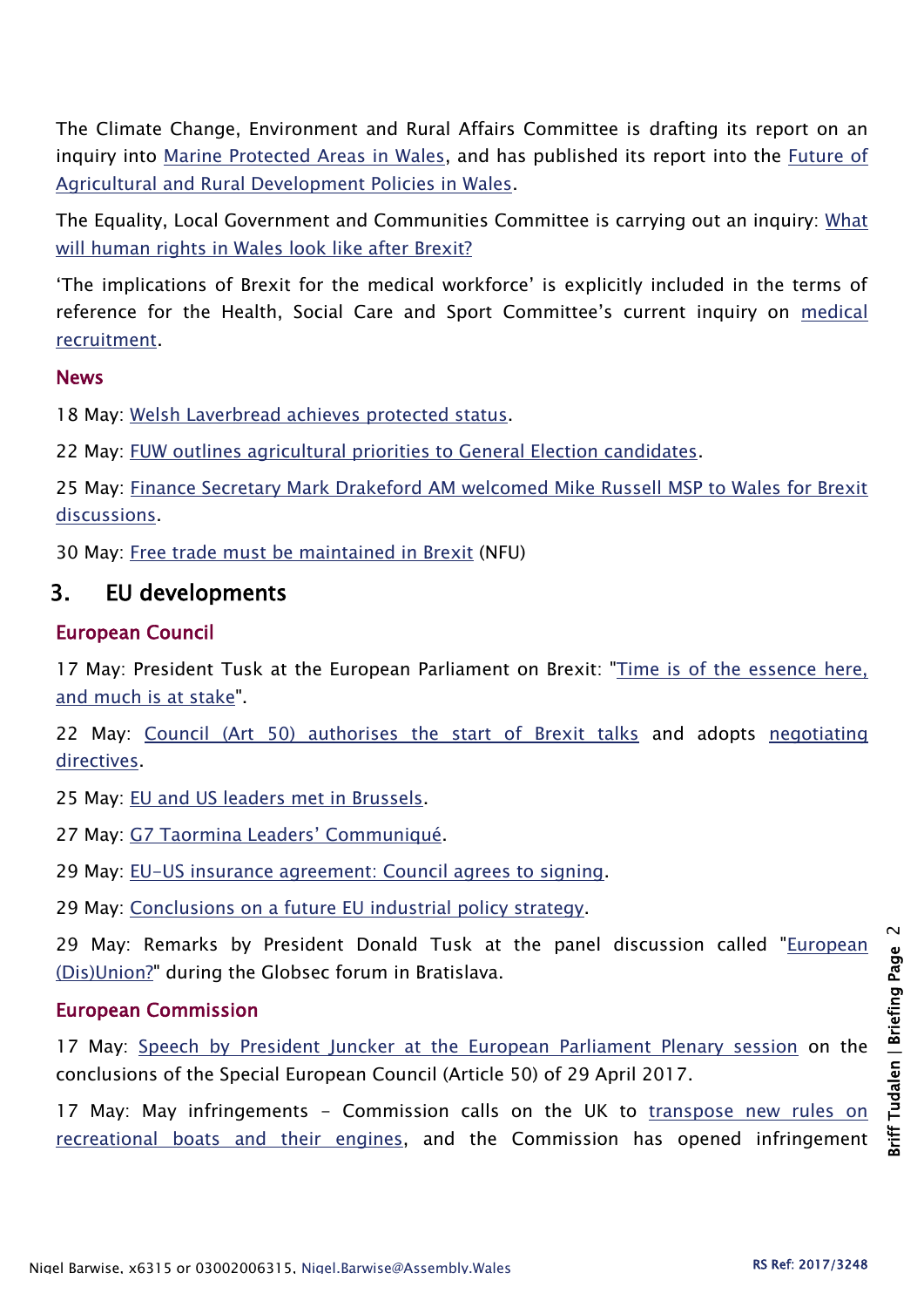proceedings against 14 Member States (inc. UK) for [failure to report on the implementation](http://europa.eu/rapid/press-release_MEMO-17-1281_en.htm)  [of several EU waste rules.](http://europa.eu/rapid/press-release_MEMO-17-1281_en.htm)

17 May: [State aid: Commission simplifies rules](http://europa.eu/rapid/press-release_IP-17-1341_en.htm) for public investment in ports and airports, culture and the outermost regions.

18 May: European Commission reports on the application of the Charter of fundamental [rights](http://europa.eu/rapid/press-release_IP-17-1336_en.htm) in the EU in 2016.

22 May: [Statement by Michel Barnier at the press conference following the General Affairs](http://europa.eu/rapid/press-release_SPEECH-17-1422_en.htm)  [Council \(Art. 50\).](http://europa.eu/rapid/press-release_SPEECH-17-1422_en.htm)

22 May: [European Commission receives mandate to begin negotiations with the UK.](http://europa.eu/rapid/press-release_IP-17-1405_en.htm) The Commission has published its [approach to transparency,](https://ec.europa.eu/commission/article-50-negotiations-united-kingdom/european-commissions-approach-transparency-article-50-negotiations-united-kingdom_en) which includes publishing: agendas for negotiating rounds; EU position papers; non-papers; EU text proposals.

22 May: [Negotiating directives for Article 50 negotiations.](https://ec.europa.eu/commission/publications/negotiating-directives-article-50-negotiations_en)

22 May: [European Semester 2017 Spring Package: Commission issues country-specific](http://europa.eu/rapid/press-release_IP-17-1311_en.htm)  [recommendations.](http://europa.eu/rapid/press-release_IP-17-1311_en.htm)

23 May: [Statement by European Commission President Jean-Claude Juncker following the](http://europa.eu/rapid/press-release_STATEMENT-17-1434_en.htm)  [attack in Manchester.](http://europa.eu/rapid/press-release_STATEMENT-17-1434_en.htm)

Consultation - [Evaluation of the TEN-E regulation](https://ec.europa.eu/energy/en/consultations/evaluation-ten-e-regulation) (closes 4 September).

29 May: [Commission welcomes adoption of new rules to block tax avoidance.](http://europa.eu/rapid/press-release_IP-17-1433_en.htm)

29 May: [Speech by Michel Barnier at the 57th COSAC](http://europa.eu/rapid/press-release_SPEECH-17-1469_en.htm) (Conference of Parliamentary Committees for Union Affairs of Parliaments of the European Union) – Malta.

29 May: Draft EU position papers on Article 50 negotiations: [Citizens rights](https://ec.europa.eu/commission/sites/beta-political/files/citizens-rights-essential-principles-draft-position-paper_en.pdf) and the [financial](https://ec.europa.eu/commission/sites/beta-political/files/financial-settlement-essential-principles-draft-position-paper_en.pdf)  [settlement.](https://ec.europa.eu/commission/sites/beta-political/files/financial-settlement-essential-principles-draft-position-paper_en.pdf)

#### European Parliament

17 May: [MEPs welcome unity on Brexit and call for reform of the EU](http://www.europarl.europa.eu/news/en/news-room/20170509IPR73931/meps-welcome-unity-on-brexit-and-call-for-reform-of-the-eu) - MEPs debated the guidelines for the negotiations with the UK on the terms of its withdrawal, adopted by the April EU Summit, with European Council President Donald Tusk and the Commission.

17 May: [A strong and united EU is fundamental to a strong UN](http://www.europarl.europa.eu/news/en/news-room/20170515STO74833/ant%C3%B3nio-guterres-a-strong-and-united-eu-is-fundamental-to-a-strong-un) - António Guterres, UN Secretary-General.

18 May: [Brexit and the EP: what does it mean for free movement?](http://www.europarl.europa.eu/news/en/news-room/20170511AVI74362/brexit-and-the-ep-what-does-it-mean-for-free-movement) - Debate at the European Parliament Office in London.

24 May: [Minute of silence at the EP for the victims of the Manchester attack.](http://www.europarl.europa.eu/news/en/press-room/20170524IPR76102/minute-of-silence-at-the-ep-for-the-victims-of-the-manchester-attack)

30 May: [MEPs quiz Jean-Claude Juncker on change of heart in fight against tax avoidance.](http://www.europarl.europa.eu/news/en/press-room/20170529IPR76254/meps-quiz-jean-claude-juncker-on-his-about-turn-in-fight-against-tax-avoidance)